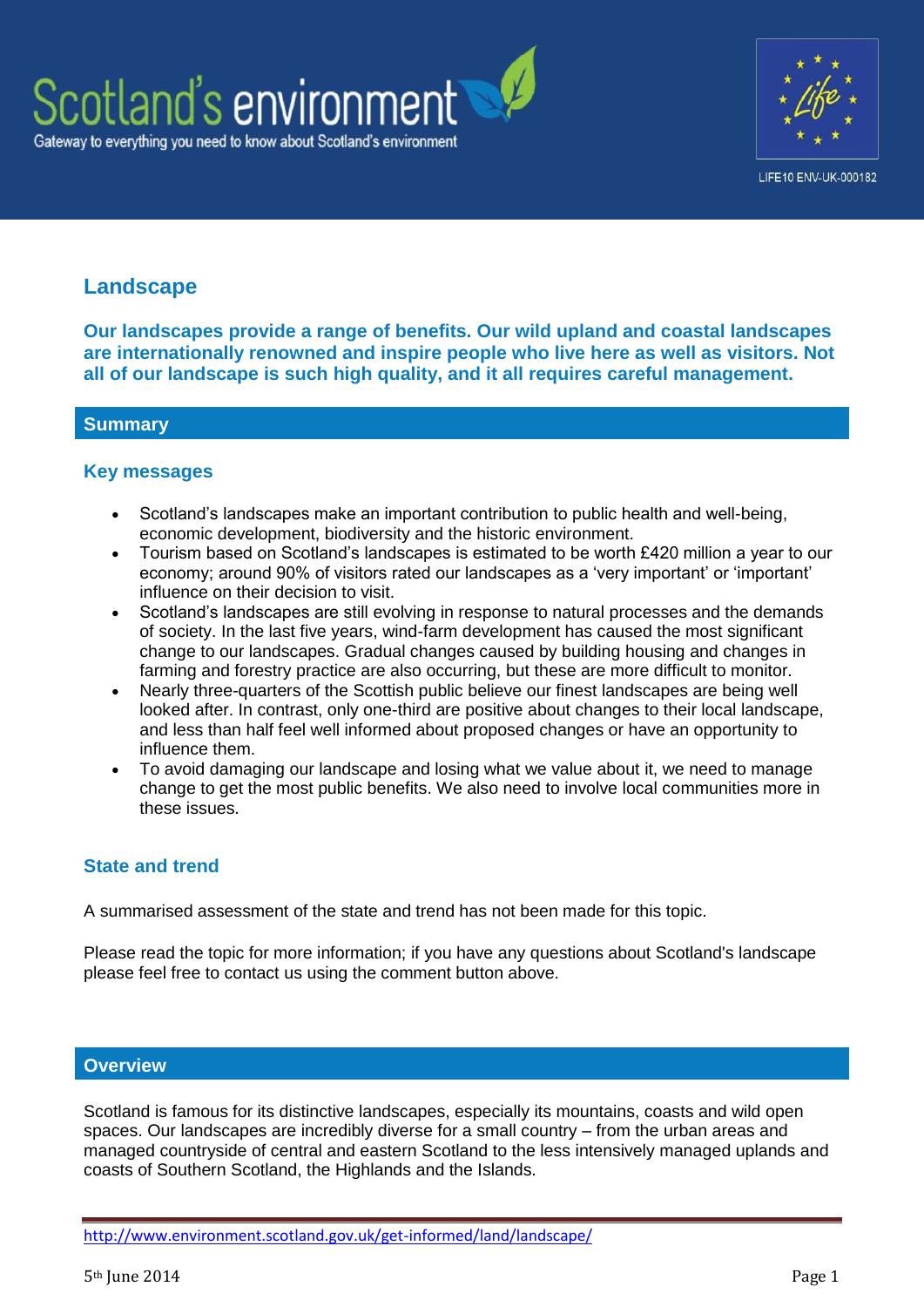

Scotland's landscapes make a significant contribution to our well-being and the country's economic performance. There are many reasons for this.

- The quality of our surroundings can improve our health by providing a place for us to exercise and to recover from physical and mental stress.
- Attractive, accessible landscapes, including urban [greenspace,](http://www.snh.gov.uk/about-scotlands-nature/habitats-and-ecosystems/greenspaces-and-gardens) can make an important contribution to our quality of life.
- Our landscape is a living history of Scotland, and an inspiration for art and culture, contributing to our sense of place and belonging.
- For the vast majority of visitors (from the UK and abroad), our fine scenery is the main reason for choosing [Scotland as a holiday destination.](http://www.snh.gov.uk/docs/B726802.pdf) Around 66% of visitors rated it as 'very important' and 24% as 'important' in influencing their decision to visit.
- It is estimated that [tourism based on Scotland's landscapes](http://www.snh.gov.uk/docs/B720765.pdf) is worth £420 million a year to our economy.
- Landscape is an important part of Scotland's image. It helps to promote Scotland as a desirable business location, attracts inward investment and adds value to Scottish brands and products.
- Some of the qualities of the landscape (such as beauty, tranquillity, wildness and history) are important to more people than those who actually visit them. We can feel contentment just by knowing that they exist.

Our landscapes have evolved over thousands of years as a consequence of natural and cultural forces, and they are still changing. Some of these changes are welcome and others less so. Our emotional responses to these changes are important in understanding the public benefits we get from the landscape. Indeed, the [European Landscape Convention](http://www.scotland.gov.uk/Topics/Environment/Countryside/Heritage/Convention) defines landscape as "an area, as perceived by people, whose character is the result of the action and interaction of natural and human factors". Landscape includes the physical elements of the environment surrounding us – natural (such as lochs, rivers, woodlands, mountains and hills) as well as cultural (such as buildings, and patterns of past and present land use). But it is our understanding and perception of these elements and their interaction that gives us an understanding of their meaning and value.

[Landscape Character Assessment](http://www.snh.gov.uk/protecting-scotlands-nature/looking-after-landscapes/lca/) (LCA) is used in the UK to describe, classify and map landscape. It helps explain what makes one landscape different from another and illustrates how many different landscapes we have. A complementary process of [Historic Land-use Assessment](http://hla.rcahms.gov.uk/) (HLA) has also been developed, which provides more insight into the historic aspects of landscape. To increase understanding of the diversity of Scotland's landscapes and the relationship between people and places, [a new map of the Landscapes of Scotland](http://www.snh.gov.uk/about-scotlands-nature/scotlands-landscapes/landscapes-varieties/) has been produced.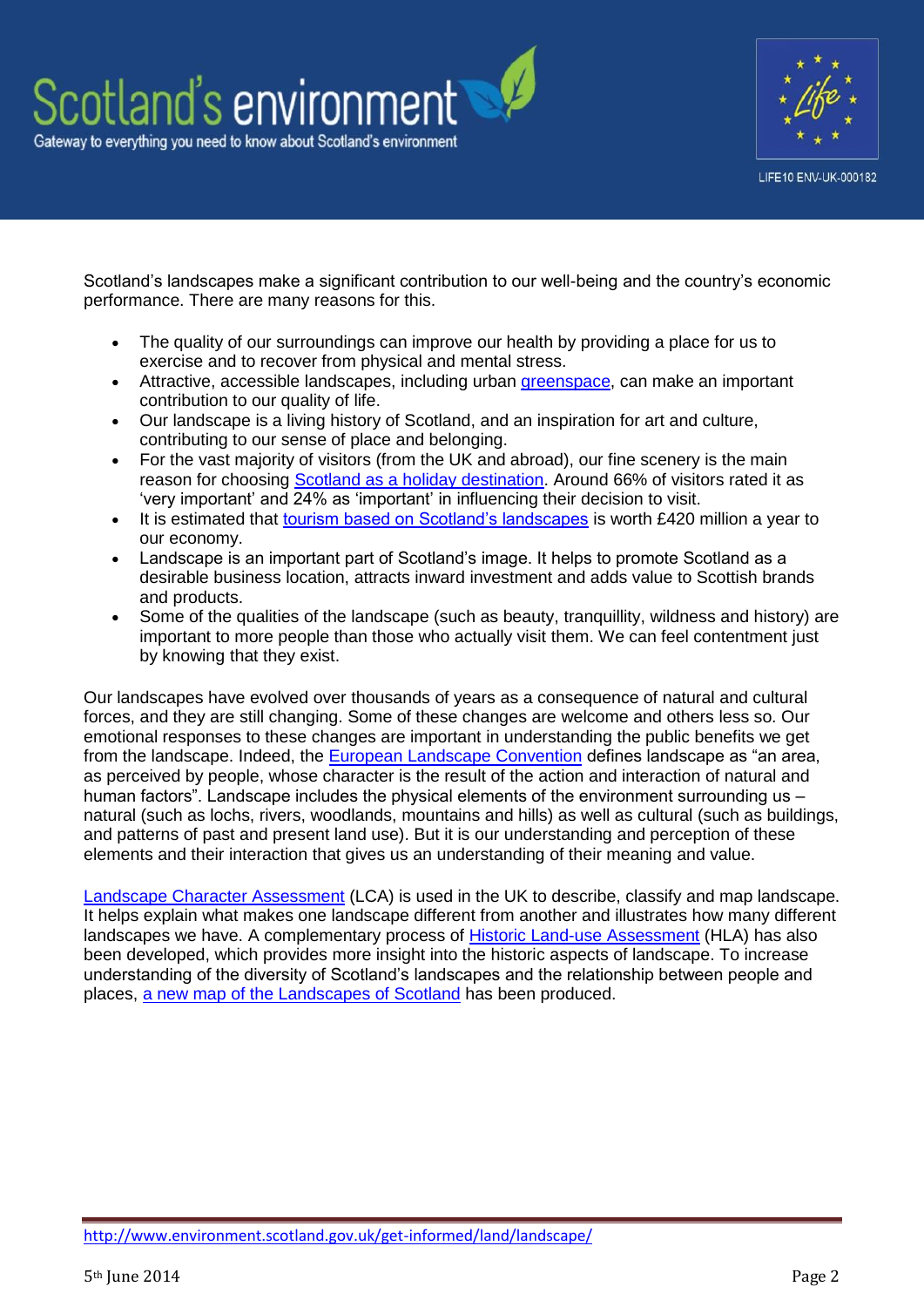



## **State**

Landscape character assessment (LCA) has been used to categorise the entire area of Scotland. In total, there are 372 unique types of landscape character, which can be grouped into 53 general types of landscape.



## **Figure 1:** Landscape types in Scotland

Using the [national assessment of Scotland's landscapes,](http://www.snh.gov.uk/docs/B464892.pdf) the main elements of Scotland's landscapes include the following.

<http://www.environment.scotland.gov.uk/get-informed/land/landscape/>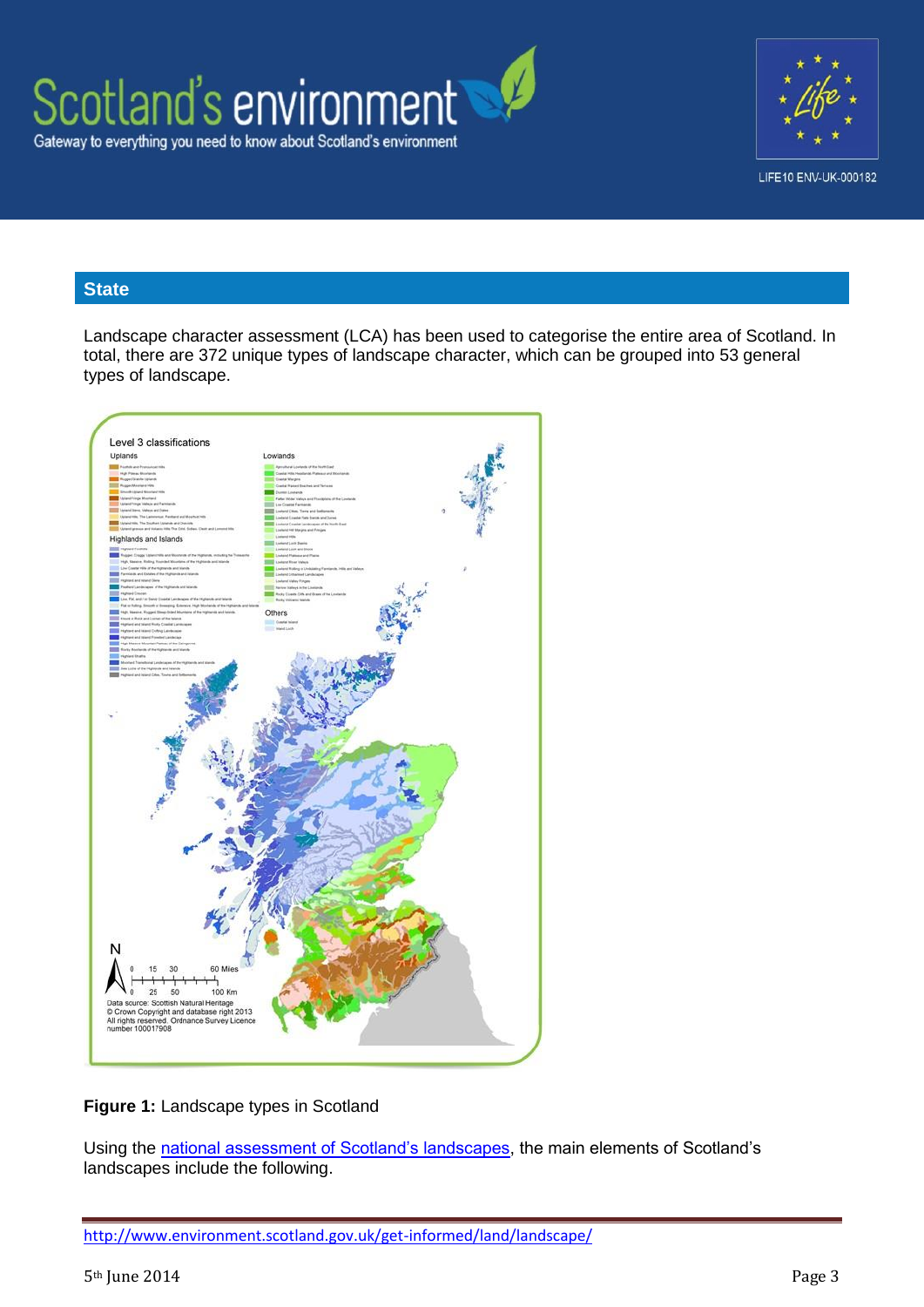



## **Built heritage and settlements**

The visible remains of early human settlements are an inseparable part of the lowland and upland landscapes. The form and historical associations of these settlements, castles and monuments vary across the country. The far northern and Western Isles boast the earliest surviving habitations, such as at Skara Brae in Orkney. The Antonine Wall, a World Heritage Site, is a landscape-scale reminder of the Roman period, two millennia ago. Early Christian associations are strongest in the south and west, including Iona and Whithorn, while evidence of centuries of skirmishing with England is visible in the fortified Peel towers, such as Hermitage and Smailholm, in the Borders.

Early settlement patterns often reflect physical boundaries and constraints on land use, while development from the industrial age onwards increasingly imposed itself on the landscape. In the 18th and19th centuries many people migrated from rural areas to the rapidly expanding industrial cities and towns connected by canals, rail and shipping links, prompting rapid urban expansion. Glasgow became the 'second city of the Empire', where entrepreneurs imported goods and cultural influences from around the world. Scotland's rich [built heritage](http://www.environment.scotland.gov.uk/get-informed/people-and-the-environment/historic-environment/) displays these influences in its everchanging architectural style. Every part of Scotland has its own vernacular style, which is partly influenced by the availability and nature of the local building materials. All these things create a strong sense of place.

## **Rural character**

Ninety-four percent of [Scotland is classified as rural.](http://www.scotland.gov.uk/Topics/Statistics/About/Methodology/UrbanRuralClassification) Between the mid-18<sup>th</sup> and late 19<sup>th</sup> centuries, a mosaic of fields was created across the fertile lowlands, interspersed by [gardens and designed](http://www.historic-scotland.gov.uk/index/heritage/gardens.htm)  [landscapes](http://www.historic-scotland.gov.uk/index/heritage/gardens.htm) laid out as the formal settings for grand country houses. In the uplands a new landscape of sporting estates was created, with its distinctive architecture and extensively managed grouse moors and deer forests. In some parts of the Outer Hebrides and North-West Highlands, wind-blown shell sand has helped to create the unique cultural and agricultural landscape of the [machair](http://www.snh.org.uk/publications/on-line/livinglandscapes/machair/whatis.asp) and its crofting townships.

A common feature of Scotland's rural landscapes is the distinct transitions in character that occur where the hills and mountains meet cultivated lowlands, and where the land meets the sea. A good example of transitional landscapes is the land on either side of the Highland Boundary Fault or along the margins of the Southern Uplands, and around the coast, where the exposed, often treeless, landscapes contain pockets of richer agricultural land.

## **Cultural and natural associations**

There is a strong sense of Scotland's past within its landscape. This is strongest where ancient monuments dominate the landscape, or where castles and great houses with planned grounds form part of a view. However, it is also evident in the traces of cultivation and habitation found high on hillsides, or in now unpopulated glens and coastlines. Many of the extensive industrial landscapes of the lowlands have now been lost, as derelict areas have been regenerated.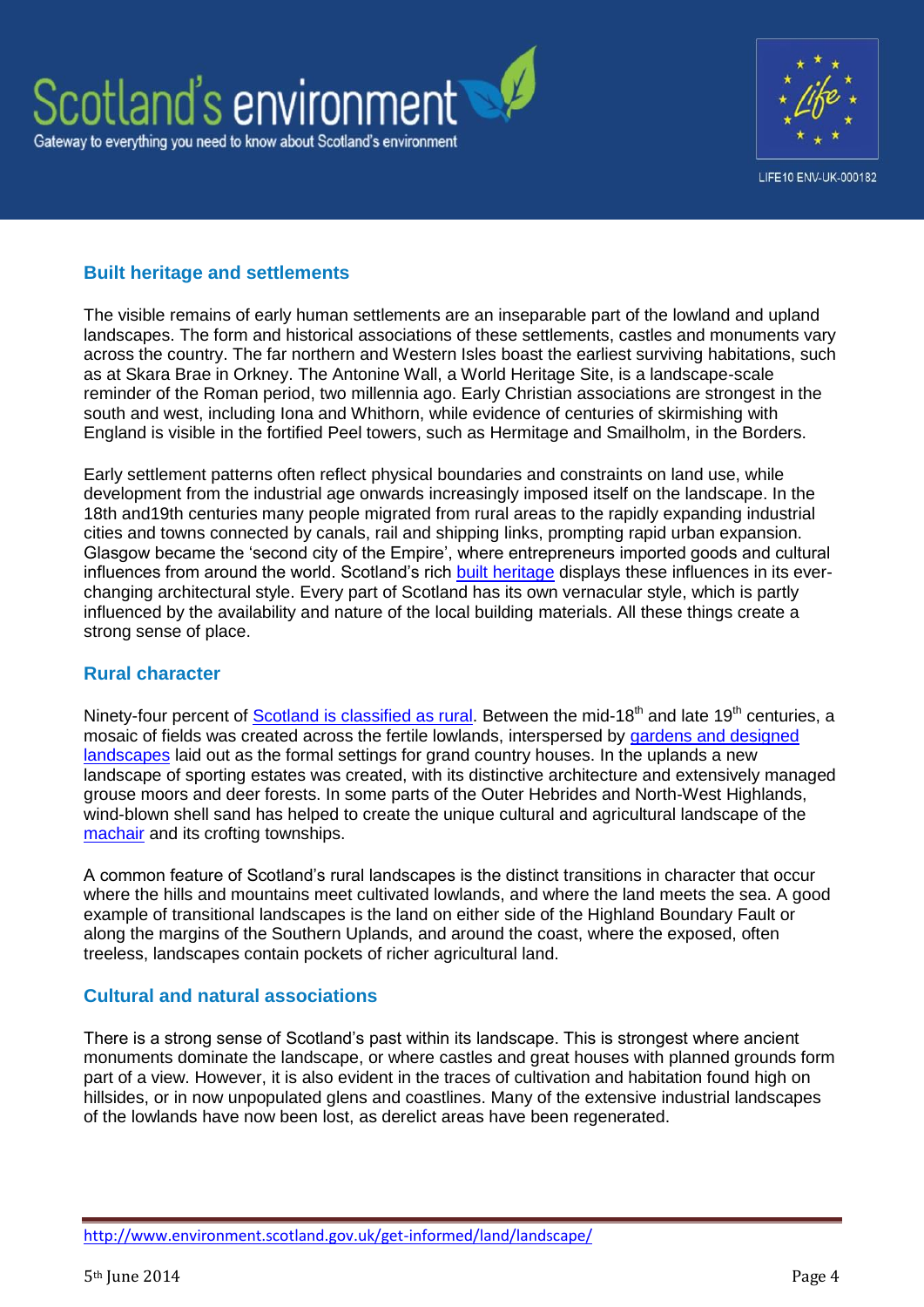

Scotland's varied geology provides an abundance of natural features – from individual hills, such as the volcanic features of the Lothians, to mountain ranges, dramatic coastal stacks and arches, and high waterfalls. Natural features are often emphasised by nearby defensive structures or monuments, such as Edinburgh and Stirling castles.

Large areas of semi-natural landscapes in Scotland, particularly in the north and west, show few signs of human influence. These areas include mountains and moorland, stretches of undeveloped coast and large areas of peat bog. A relative wildness map has recently been produced covering the whole of Scotland.





<http://www.environment.scotland.gov.uk/get-informed/land/landscape/>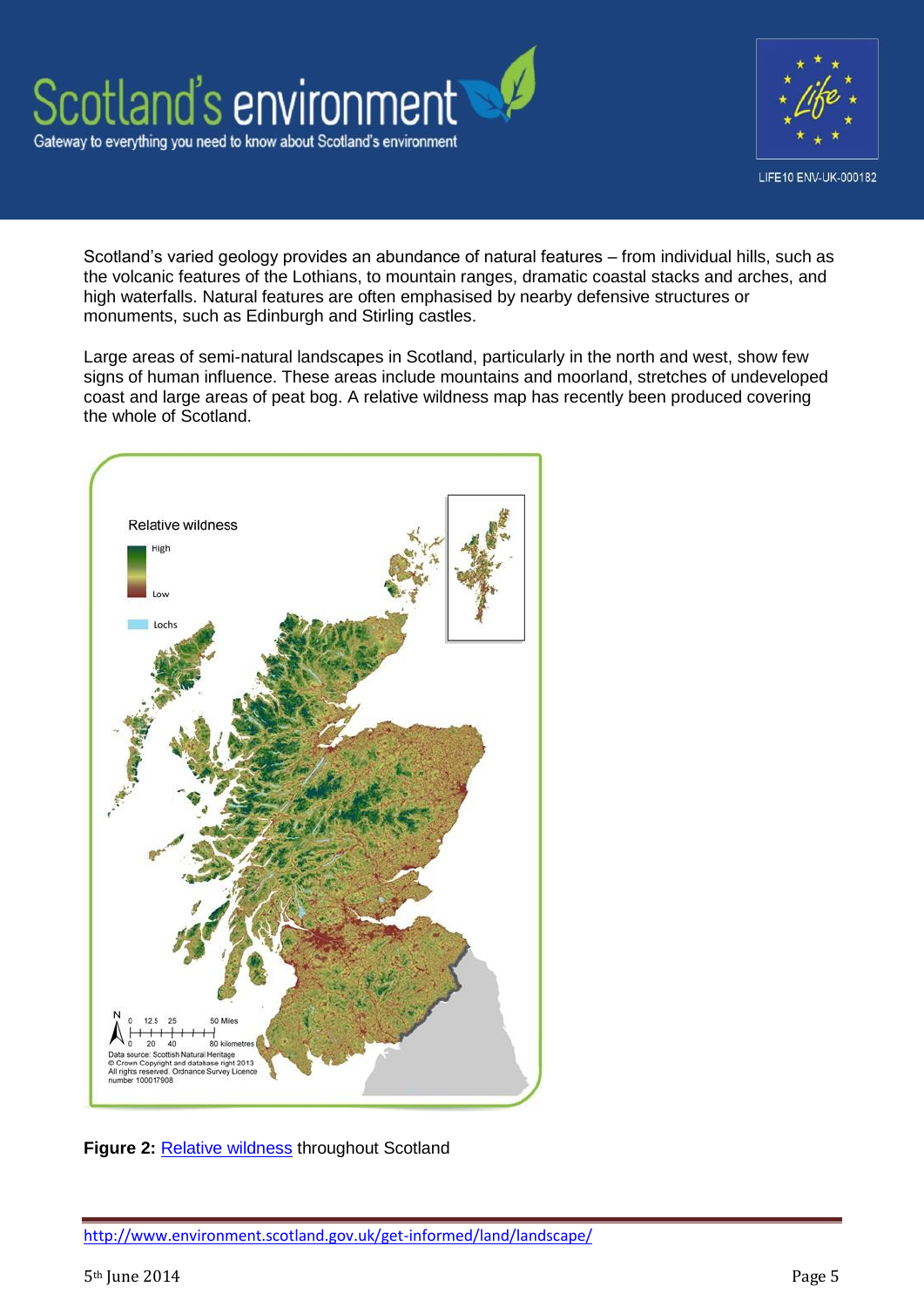



## **Changes in the landscape**

Data on landscape change are often poor, incomplete or difficult to interpret. A landscape monitoring framework is currently being established to provide a more thorough and systematic approach to this topic.

A review of the LCA programme suggests that landscape change has not resulted in any types of landscape character being lost or significantly changed. Nevertheless, important changes to some of the physical elements of landscapes are resulting in the following trends.

- 1. Regional and local landscapes are becoming less distinct as a result of more similarity in building form, settlement patterns and agricultural practices;
- 2. The distinctive landscape settings of many towns and cities is being lost as a result of settlement expansion and associated infrastructure, such as roads and railways;
- 3. The development of renewable energy technology, in particular wind farms, is affecting the extensive views and strong natural character of many of Scotland's rural landscapes.

At present, the best evidence we have is on the last of these trends. [Data](http://www.snh.gov.uk/docs/B551051.pdf) indicate that the area of Scotland from which it is possible to see one or more types of built development increased to 70% in 2010, which is an increase of 1% since 2009 (and 5% since 2008). The largest change in visual influence comes from wind farms; with the area of Scotland within which a wind turbine can be seen increasing from 31.6% in 2009 to 35.6% in 2010. All of the other components showed either no change or a change of less than 1%. As more wind farms are built or proposed, [public opinion](http://www.snh.gov.uk/publications-data-and-research/publications/search-the-catalogue/publication-detail/?id=2081)  [surveys](http://www.snh.gov.uk/publications-data-and-research/publications/search-the-catalogue/publication-detail/?id=2081) suggest that fewer people in Scotland believe the country's wind farms are well located and designed – 52% in the latest polling, as opposed to 75% five years ago.

## **Pressures affecting landscape**

Scotland's landscapes continue to evolve in response to natural processes and as a result of society's demands.

Natural processes, such as the movement of coastal sand dunes and the erosion of river banks, often happen at such a slow rate that the landscape change only becomes clearly visible over decades. However, these processes can also happen very quickly and change our landscapes dramatically in the space of a few hours; for example, as a result of severe weather.

#### **Climate change**

Since the end of the 20th century, the effects of climate change on Scotland's landscape have become noticeable. The policy response to climate change creates additional pressures, particularly in terms of the emphasis on onshore renewables. The national target for increasing forest cover will also have a significant impact on many parts of Scotland.

<http://www.environment.scotland.gov.uk/get-informed/land/landscape/>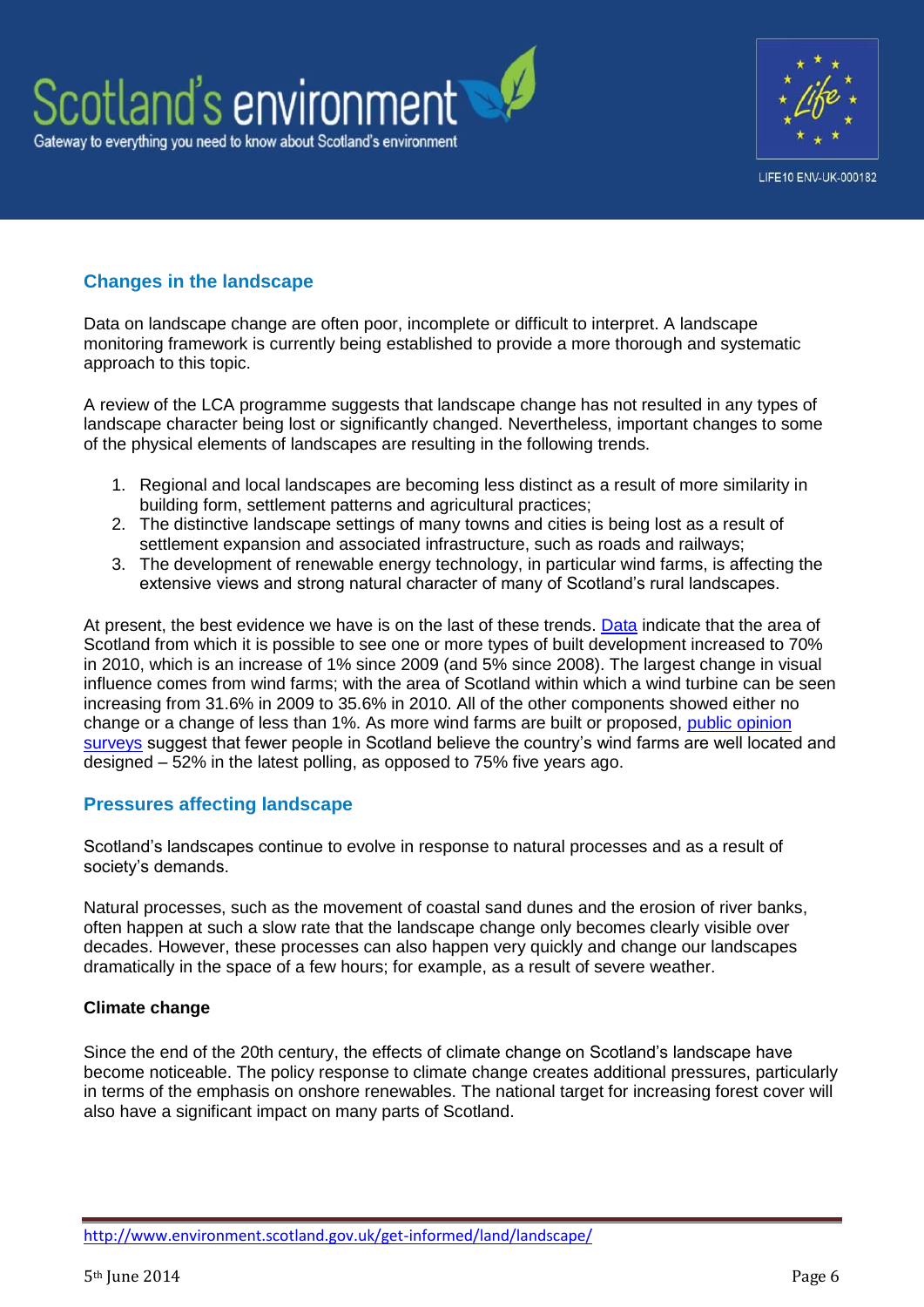



Recent [research](http://www.snh.gov.uk/protecting-scotlands-nature/looking-after-landscapes/landscape-policy-and-guidance/climate-change-landscape/) has also explored how Scottish landscapes will be affected by the direct impacts of changing temperatures, rainfall, weather events (such as storms and drought) and sea-level change. It is likely that some land will be lost to the sea, that flooding will increase, and that the patterns of natural and semi-natural habitats will change. Higher temperatures may also allow new crops to be grown and extend existing growing seasons. More subtle changes in our climate might also result in landscape change. For example, the spread of destructive pests or pathogens could lead to the loss of plant species from the landscape. The research concluded that the combined effects of these changes are likely to be most noticeable in lowland and coastal areas. These tend to be the more populated parts of Scotland, so the effects of climate change on the landscape are likely to have a disproportionate impact on people. In the uplands, apart from developments such as wind farms, landscape change may be less sudden or obvious.

#### **Development and land use**

Two main direct pressures caused by humans will continue to influence the character of the landscape. These are as follows.

1. Land use, and intensification of land use and management

For example, in agriculture there has been a focus on maximising yields and producing food more cheaply. This has prompted a move towards **monoculture,** where only the most profitable and productive crops are grown, at the expense of a more diverse landscape of field types and hedgerows.

Commercial forestry expanded rapidly in post-war Scotland, focused mainly in economically marginal upland areas. Since the 1980s, a more diverse range of native [woodland and forestry](http://www.environment.scotland.gov.uk/get-informed/land/woodlands-and-forests/) has been planted.

2. Incremental and ongoing development

The main employment opportunities in Scotland have shifted from manufacturing and heavy industry to new service-based providers, many of which are located in retail and business parks around the fringes of settlements. In rural areas, upgrading roads and developing hydro schemes has altered the landscape, and alterations have also resulted from builders using more similar housing styles across the countryside, and the development of the fish-farming industry. Other development includes:

- infrastructure projects;
- housing;
- expansion of towns and villages;
- quarrying;
- upgrading roads;
- wind farms;
- hydro schemes;
- telecommunications masts.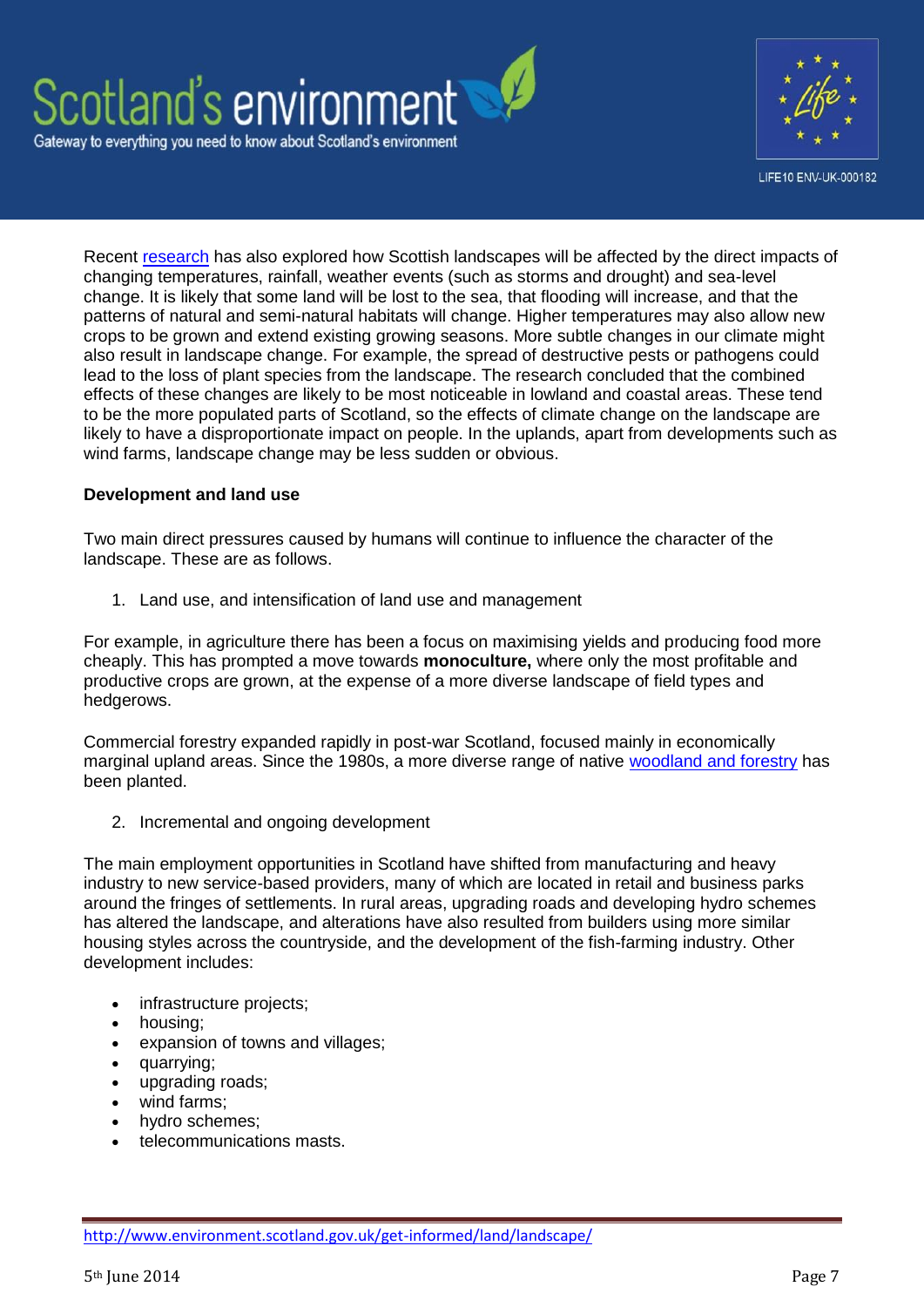



The changes to landscape that these pressures cause are perceived by different people in different ways. For many, it can result in the damage to, or loss of, valued qualities. However, others may view changes more positively and place value on the new elements of the landscape. The ranges of factors influencing this response are complex. Despite the opportunities for community involvement in influencing development, public opinion polling suggests that at present [only a third of the](http://www.snh.org.uk/pdfs/customercare/scottish%20nature%20omnibus%20march%202011.pdf)  [Scottish population view changes to their local landscape positively.](http://www.snh.org.uk/pdfs/customercare/scottish%20nature%20omnibus%20march%202011.pdf)

#### **What is being done**

National and local policies and plans highlight the importance of Scotland's landscape and the need to consider it when making decisions about development management and land use. Positive management strategies and projects have been developed to set objectives for landscape and guide investment in its management.

## **Policies and legislation**

The Scottish Government is encouraging more sustainable and better care of Scotland's landscape. Recent policy statements on planning, architecture and place confirm the important role of the landscape in green infrastructure (the network of green spaces), place-making (how buildings and places are made, the quality of their design and of the built environments they help to shape) and biodiversity conservation. The [Land Use Strategy](http://www.scotland.gov.uk/Topics/Environment/Countryside/Landusestrategy) and new marine-planning laws give importance to managing landscape change in a positive and sympathetic way. Legislation for national parks and National Scenic Areas was passed by the Scottish Parliament in 2000 and 2006 respectively to strengthen the protection and management of these special areas. The [European Landscape](http://www.snh.gov.uk/protecting-scotlands-nature/looking-after-landscapes/landscape-convention/)  [Convention,](http://www.snh.gov.uk/protecting-scotlands-nature/looking-after-landscapes/landscape-convention/) published in 2006, provides a framework for managing change in Scotland's landscapes in a planned way that protects the landscape and involves people and communities.

The Town and Countryside Planning Act was put in place soon after the Second World War and has been frequently amended since, always with landscape as one of the most important environmental considerations within the [planning system in Scotland.](http://www.scotland.gov.uk/Topics/Built-Environment/planning)

[Strategic Environmental Assessment](http://www.snh.gov.uk/planning-and-development/environmental-assessment/sea/) and [Environmental Impact Assessment](http://www.snh.gov.uk/planning-and-development/environmental-assessment/eia/) now ensure landscape is considered when relevant policies, plans, strategies and projects are developed and approved.

## **Influencing development and land-use change**

#### **Town and country planning**

The planning system directs development and influences the design of buildings in rural and urban areas. As a result, most development is regulated by local development-management decisions; although agriculture and forestry operations are regulated in other ways (see below).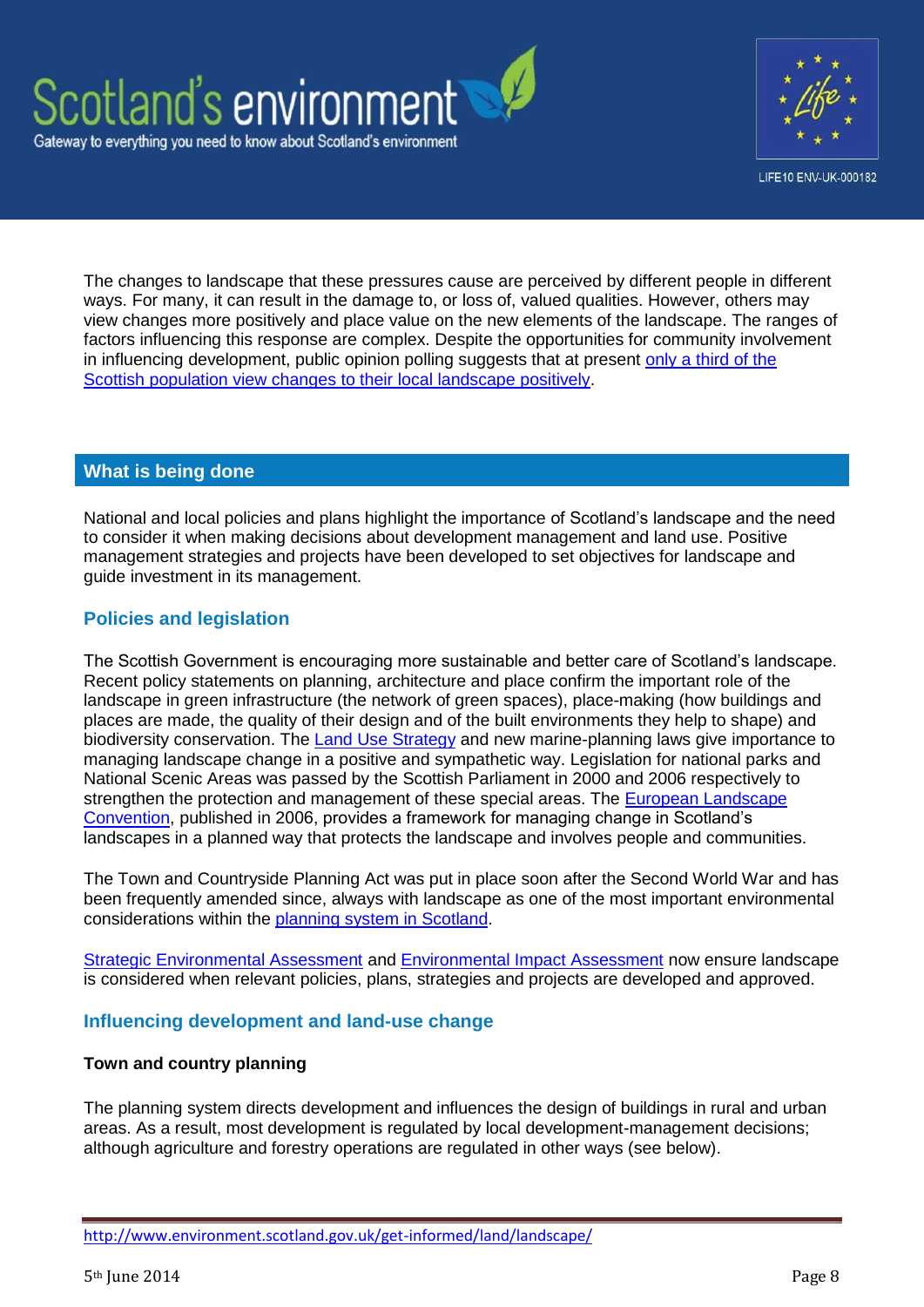



Some forms of developments that are closely associated with agriculture and forestry, such as hill tracks, are also considered as "permitted development", which does not need formal planning permission.

Local authorities are responsible for managing development, and are guided by national advice set out in the [National Planning Framework, Scottish Planning Policy and Planning Advice Notes](http://www.scotland.gov.uk/Topics/Built-Environment/planning) (PANs). Planning policy recognises that it is important to consider the character of the landscape when looking at the effect a proposal would have. Landscapes with special qualities, such as designated scenic or recreational areas or areas of wild land, must also be considered.

## **Agriculture and forestry**

Over the last 40 years agricultural activity has been strongly influenced by the European Common Agricultural Policy and its various financial support mechanisms. Since 2000 support has shifted away from production towards environmental protection and enhancement. More recently, the character of the landscape and protected landscapes have been considerations in how funding is prioritised under the [Scottish Rural Development Programme.](http://scotland.gov.uk/Topics/farmingrural/SRDP)

Since the 1980s the visual quality of landscape has been an important consideration when assessing the environmental effects of proposals for planting new woodlands and restructuring existing forests by felling and replanting. All forestry activities in Scotland must meet the UK Forestry Standard and follow the [Forests and Landscape guidelines](http://www.forestry.gov.uk/ukfs) when applying for project approval and support payments from the Scottish Rural Development Programme.

Where new woodlands and forests are planted is informed by the forestry and woodland strategies drawn up by local authorities in partnership with key stakeholders. These strategies supplement development plans and consider the effects of woodland expansion on the character of the local landscape.

## **Area-based approaches**

## **Protected areas**

Scotland has two main types of areas that are protected because of their landscapes – [National](http://www.snh.gov.uk/protecting-scotlands-nature/protected-areas/national-designations/nsa/)  [Scenic Areas](http://www.snh.gov.uk/protecting-scotlands-nature/protected-areas/national-designations/nsa/) and [national parks.](http://www.snh.gov.uk/protecting-scotlands-nature/protected-areas/national-designations/national-parks/) These cover almost 20% of Scotland's land area and have special protection in planning policy. National park authorities have to prepare plans that include objectives for how they will positively manage the landscapes, and a similar approach is being taken in the National Scenic Areas in Dumfries and Galloway.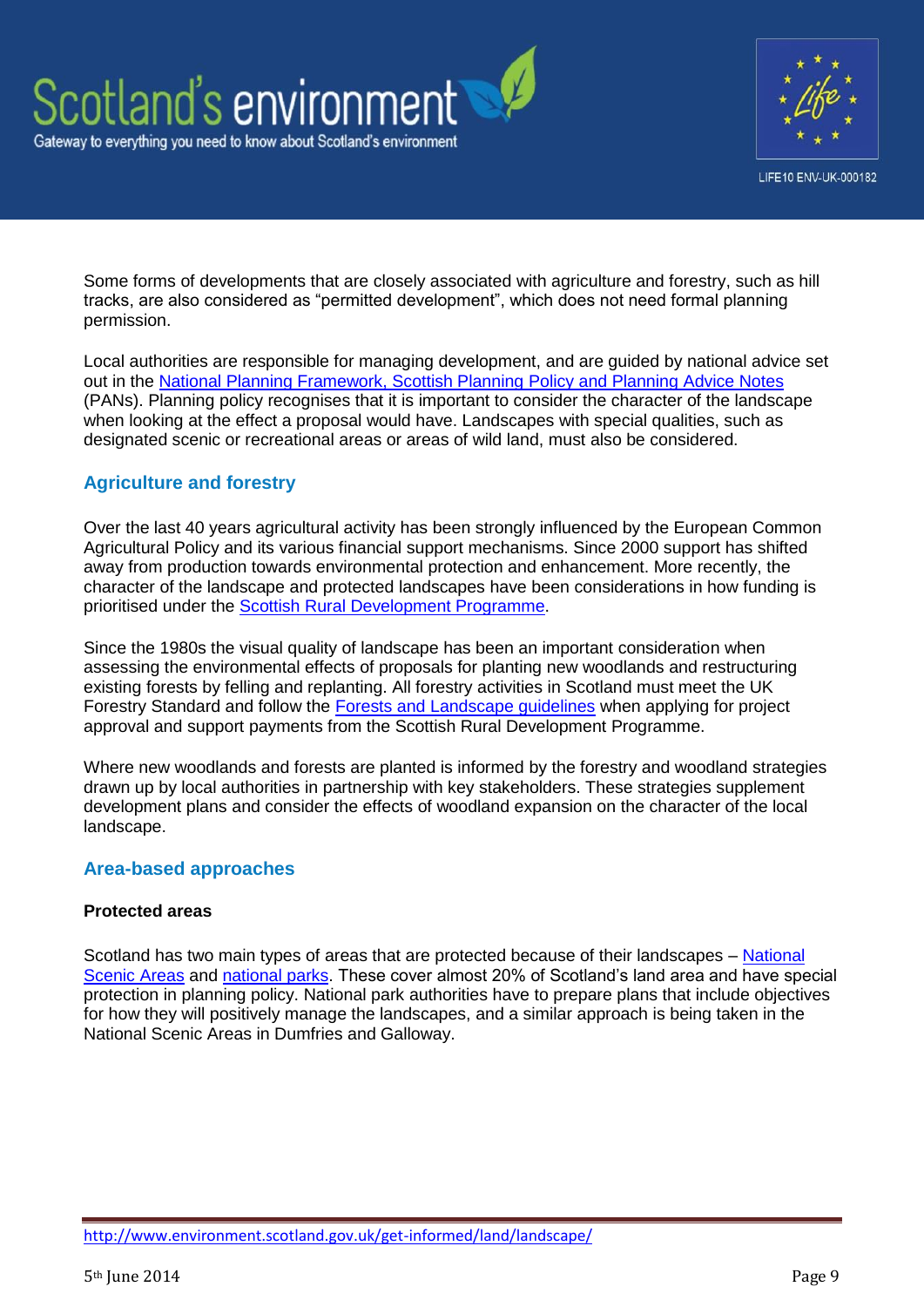



The following map shows the locations of the National Scenic Areas in Scotland.



## **Figure 3:** [National Scenic Areas](http://www.snh.gov.uk/docs/B691407.pdf) in Scotland

Other protected areas, such as [regional parks,](http://www.snh.gov.uk/protecting-scotlands-nature/protected-areas/local-designations/regional-parks/) [National Nature Reserves,](http://www.snh.gov.uk/protecting-scotlands-nature/protected-areas/national-designations/nnr/) [Conservation Areas](http://www.scotland.gov.uk/Publications/2005/03/29141519/15200) and [World Heritage Sites,](http://www.snh.gov.uk/protecting-scotlands-nature/protected-areas/international-designations/heritage-sites/) also contribute to landscape protection and management, even though their main focus is on other aspects of natural or cultural heritage. Local authorities can also designate special landscape areas within their development plans, and these help guide where new development is constructed and how it is designed.